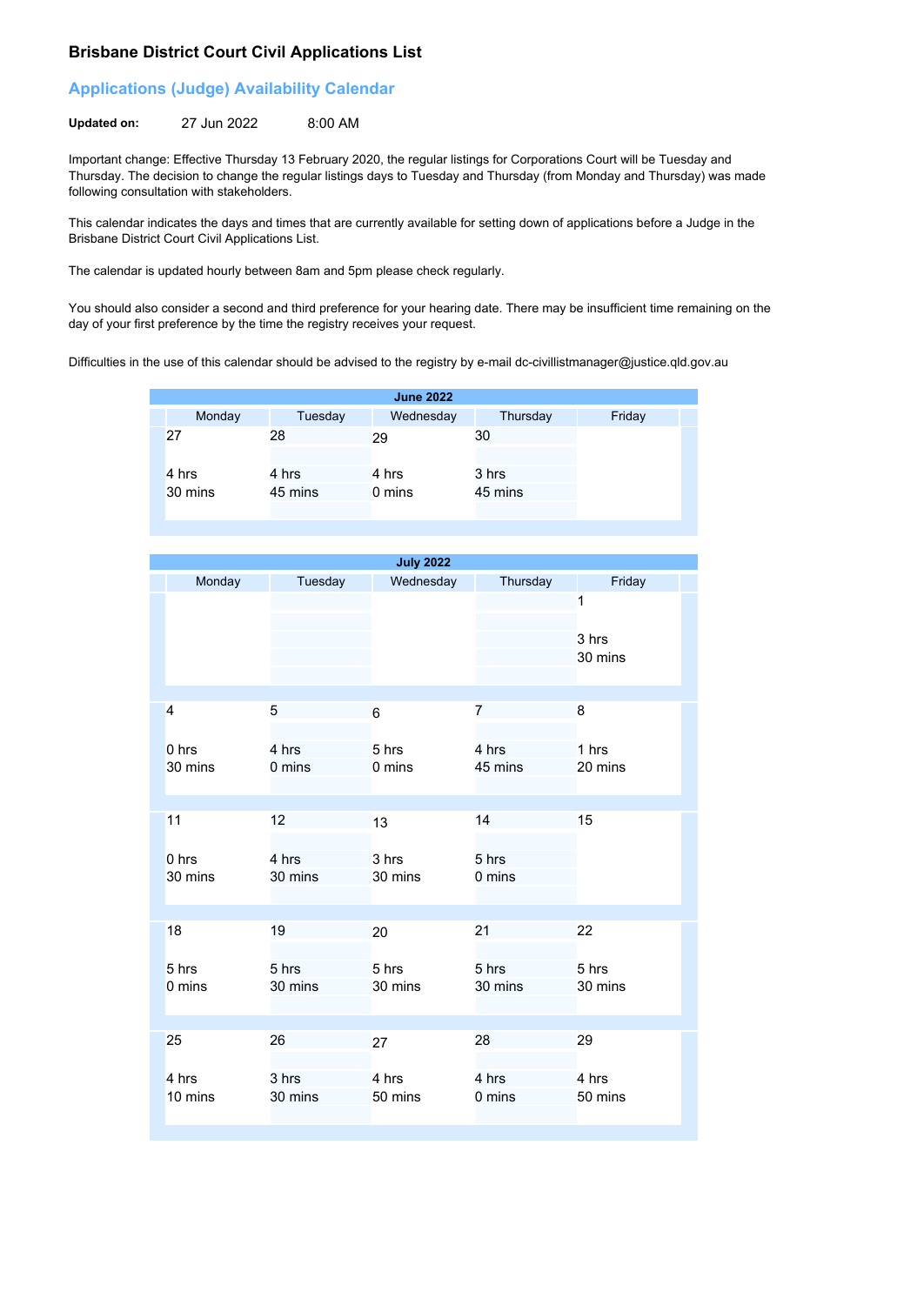| August 2022      |                  |                  |                        |                        |
|------------------|------------------|------------------|------------------------|------------------------|
| Monday           | Tuesday          | Wednesday        | Thursday               | Friday                 |
| 1                | $\overline{2}$   | 3                | 4                      | 5                      |
| 5 hrs<br>30 mins | 5 hrs<br>30 mins | 5 hrs<br>30 mins | 5 hrs<br>30 mins       | 5 hrs<br>30 mins       |
| 8                | 9                | 10               | 11<br>4 hrs<br>50 mins | 12<br>5 hrs<br>30 mins |
|                  |                  |                  |                        |                        |
| 15               | 16               | 17               | 18                     | 19                     |
| 3 hrs<br>30 mins | 4 hrs<br>30 mins | 5 hrs<br>30 mins | 5 hrs<br>0 mins        | 5 hrs<br>30 mins       |
| 22               | 23               | 24               | 25                     | 26                     |
| 5 hrs<br>10 mins | 5 hrs<br>30 mins | 5 hrs<br>0 mins  | 5 hrs<br>30 mins       | 5 hrs<br>30 mins       |
| 29               | 30               | 31               |                        |                        |
| 5 hrs<br>30 mins | 5 hrs<br>30 mins | 5 hrs<br>30 mins |                        |                        |